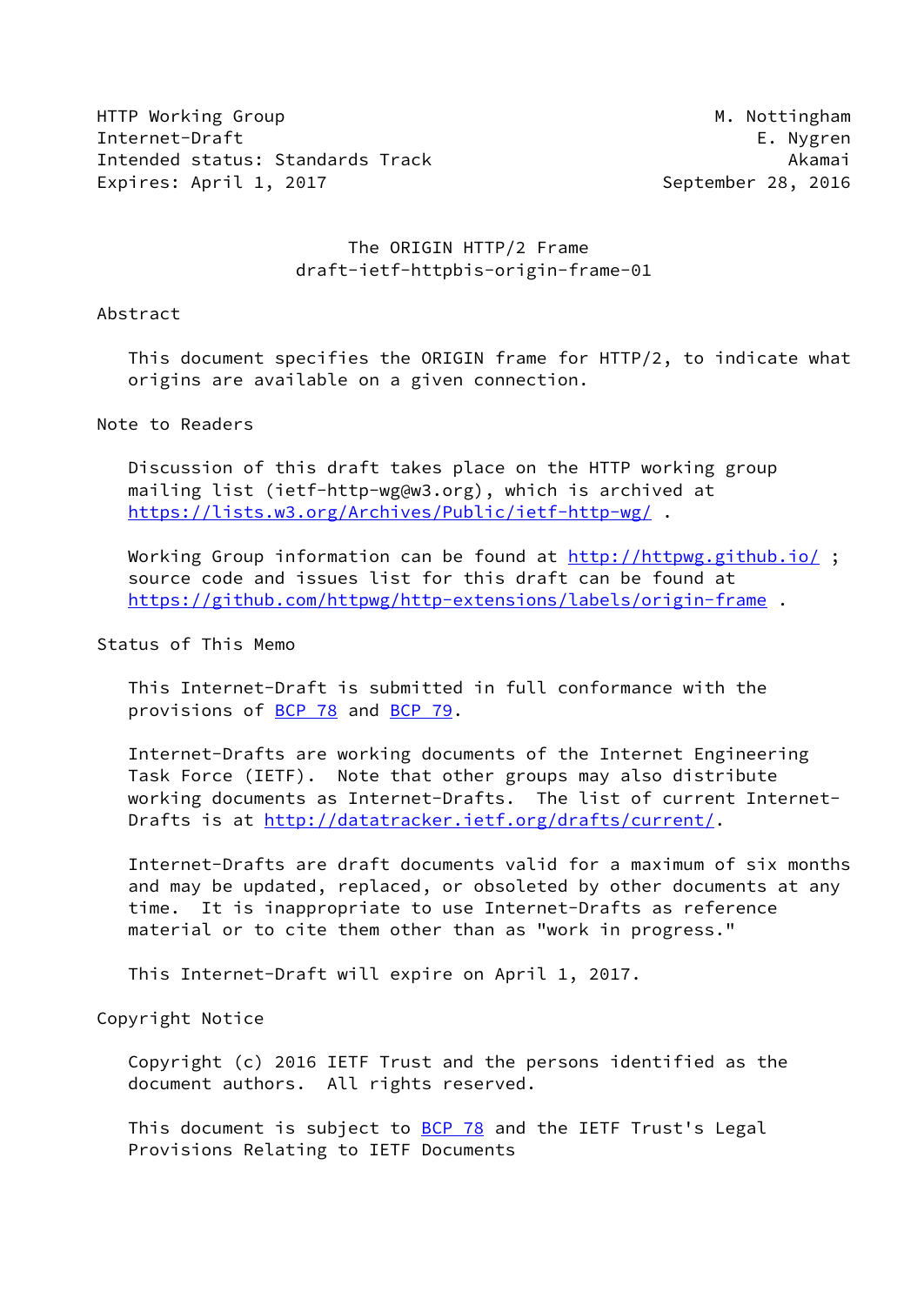# <span id="page-1-1"></span>Internet-Draft **Canadian CORIGIN Frames** September 2016

 [\(http://trustee.ietf.org/license-info](http://trustee.ietf.org/license-info)) in effect on the date of publication of this document. Please review these documents carefully, as they describe your rights and restrictions with respect to this document. Code Components extracted from this document must include Simplified BSD License text as described in Section 4.e of the Trust Legal Provisions and are provided without warranty as described in the Simplified BSD License.

Table of Contents

| 1.1. Notational Conventions 2         |  |
|---------------------------------------|--|
| 2. The ORIGIN HTTP/2 Frame $\ldots$ 2 |  |
|                                       |  |
| 2.2. Processing ORIGIN Frames 4       |  |
|                                       |  |
|                                       |  |
|                                       |  |

### <span id="page-1-0"></span>[1](#page-1-0). Introduction

HTTP/2 [\[RFC7540](https://datatracker.ietf.org/doc/pdf/rfc7540)] allows clients to coalesce different origins [\[RFC6454](https://datatracker.ietf.org/doc/pdf/rfc6454)] onto the same connection when certain conditions are met. However, in certain cases, a connection is is not usable for a coalesced origin, so the 421 (Misdirected Request) status code [\(\[RFC7540\], Section](https://datatracker.ietf.org/doc/pdf/rfc7540#section-9.1.2) 9.1.2) was defined.

 Using a status code in this manner allows clients to recover from misdirected requests, but at the penalty of adding latency. To address that, this specification defines a new HTTP/2 frame type, "ORIGIN", to allow servers to indicate what origins a connection is usable for.

# <span id="page-1-2"></span>[1.1](#page-1-2). Notational Conventions

 The key words "MUST", "MUST NOT", "REQUIRED", "SHALL", "SHALL NOT", "SHOULD", "SHOULD NOT", "RECOMMENDED", "MAY", and "OPTIONAL" in this document are to be interpreted as described in [\[RFC2119](https://datatracker.ietf.org/doc/pdf/rfc2119)].

<span id="page-1-3"></span>[2](#page-1-3). The ORIGIN HTTP/2 Frame

The ORIGIN HTTP/2 frame [\(\[RFC7540\], Section](https://datatracker.ietf.org/doc/pdf/rfc7540#section-4) 4) allows a server to indicate what origin(s) [\[RFC6454](https://datatracker.ietf.org/doc/pdf/rfc6454)] the server would like the client to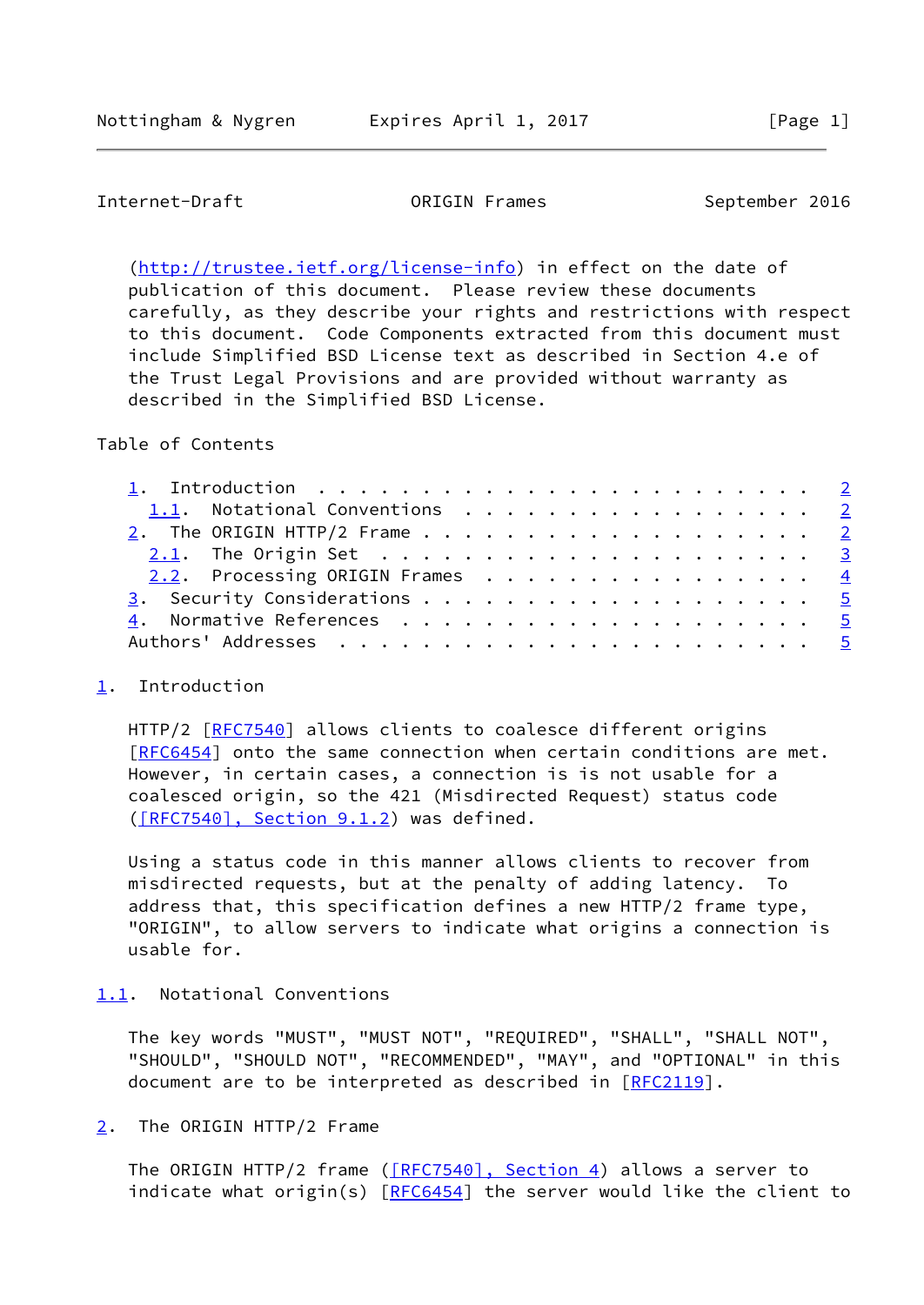consider as members of the Origin Set ( $Section 2.1$ ) for the connection it occurs within.

The ORIGIN frame type is 0xb (decimal 11).

Nottingham & Nygren **Expires April 1, 2017** [Page 2]

<span id="page-2-1"></span>Internet-Draft ORIGIN Frames September 2016

 +-------------------------------+-------------------------------+ Origin-Len (16) | Origin? (\*) ... +-------------------------------+-------------------------------+

 The ORIGIN frame's payload contains the following fields, sets of which may be repeated within the frame to indicate multiple origins:

- Origin-Len: An unsigned, 16-bit integer indicating the length, in octets, of the Origin field.
- Origin: An optional sequence of characters containing the ASCII serialization of an origin ([\[RFC6454\], Section](https://datatracker.ietf.org/doc/pdf/rfc6454#section-6.2) 6.2) that the sender believes this connection is or could be authoritative for.

The ORIGIN frame defines the following flags:

- CLEAR (0x1): Indicates that the Origin Set MUST be reset to an empty set before processing the contents of the frame it occurs upon.
- REMOVE (0x2): Indicates that the origin(s) carried in the payload must be removed from the Origin Set, if present; if not present, it/they have no effect.

<span id="page-2-0"></span>[2.1](#page-2-0). The Origin Set

The set of origins (as per [[RFC6454\]](https://datatracker.ietf.org/doc/pdf/rfc6454)) that a given connection might be used for is known in this specification as the Origin Set.

 When a connection is first established, its Origin Set is defined to be those origins that the client would normally consider the connection authoritative for; see [\[RFC7540\], Section](https://datatracker.ietf.org/doc/pdf/rfc7540#section-10.1) 10.1.

 The ORIGIN frame allows the server to modify the Origin Set. In particular:

1. A server can add to its members by sending an ORIGIN frame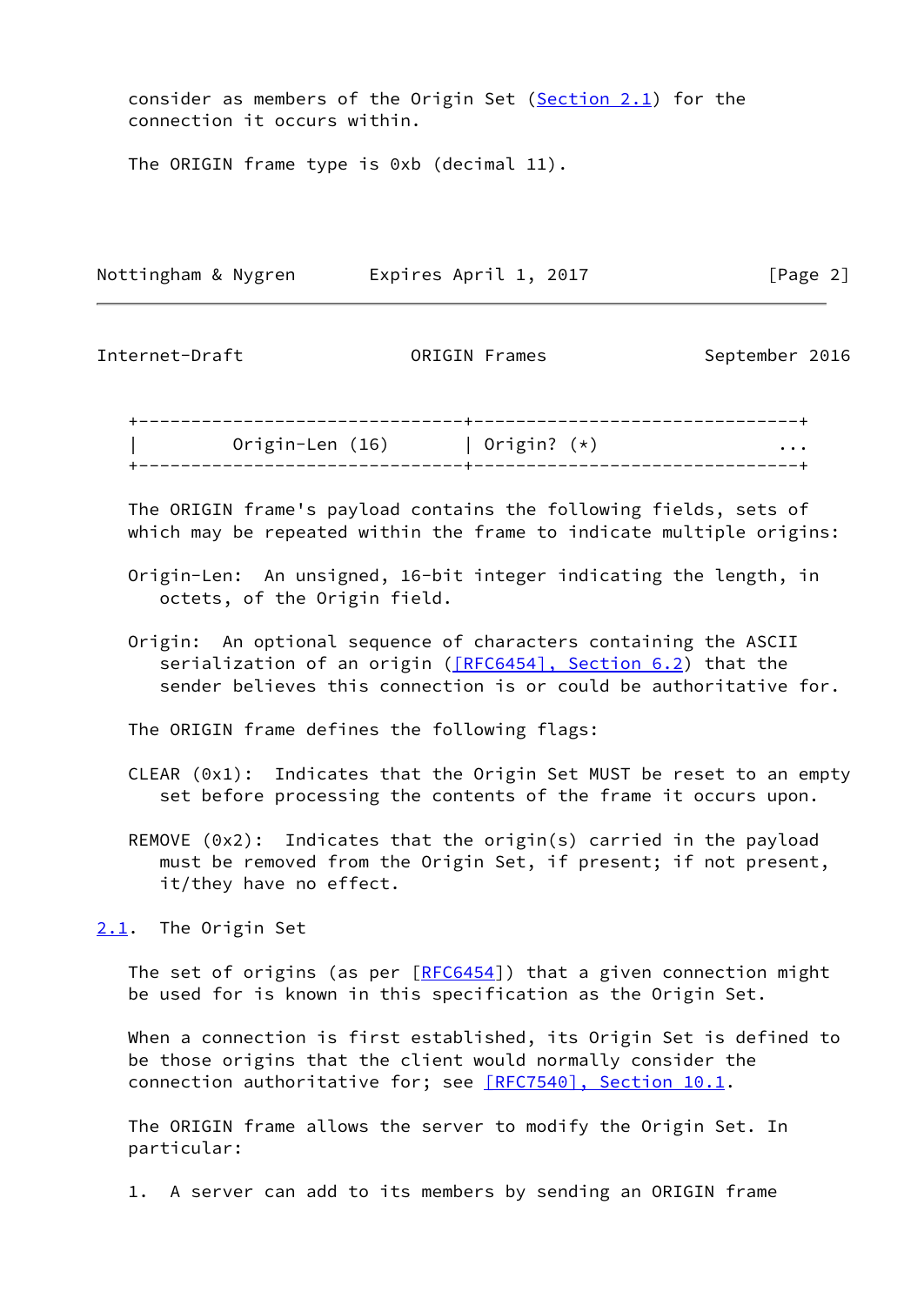(without any flags set);

- 2. A server can prune one or more origins from it by sending an ORIGIN frame with the REMOVE flag set;
- 3. A server can remove all its members and then add zero or more members by sending an ORIGIN frame with the CLEAR flag set and a payload containing the new origins.

 Adding to the Origin Set (cases 1 and 3 above) does not imply that the connection is authoritative for the added origins (in the sense

| Nottingham & Nygren | Expires April 1, 2017 | [Page 3] |
|---------------------|-----------------------|----------|
|---------------------|-----------------------|----------|

<span id="page-3-1"></span>Internet-Draft **Canadian CORIGIN Frames** September 2016

of  $[RFC7540]$ , Section 10.1) on its own; this MUST be established by some other mechanism.

 A client that implements this specification MUST NOT use a connection for a given origin unless that origin appears in the Origin Set for the connection, regardless of whether or not it believes that the connection is authoritative for that origin.

#### <span id="page-3-0"></span>[2.2](#page-3-0). Processing ORIGIN Frames

 The ORIGIN frame is a non-critical extension to HTTP/2. Endpoints that do not support this frame can safely ignore it upon receipt.

When received by a client, it can be used to inform HTTP/2 connection coalescing (see  $Section 2.1$ ), but does not relax the requirement there that the server is authoritative.

 The origin frame MUST be sent on stream 0; an ORIGIN frame on any other stream is invalid and MUST be ignored.

 The ORIGIN frame is processed hop-by-hop. An intermediary MUST NOT forward ORIGIN frames. Clients configured to use a proxy MUST ignore any ORIGIN frames received from it.

 The following algorithm illustrates how a client can handle received ORIGIN frames:

 1. If the client is configured to use a proxy, ignore the frame and stop processing.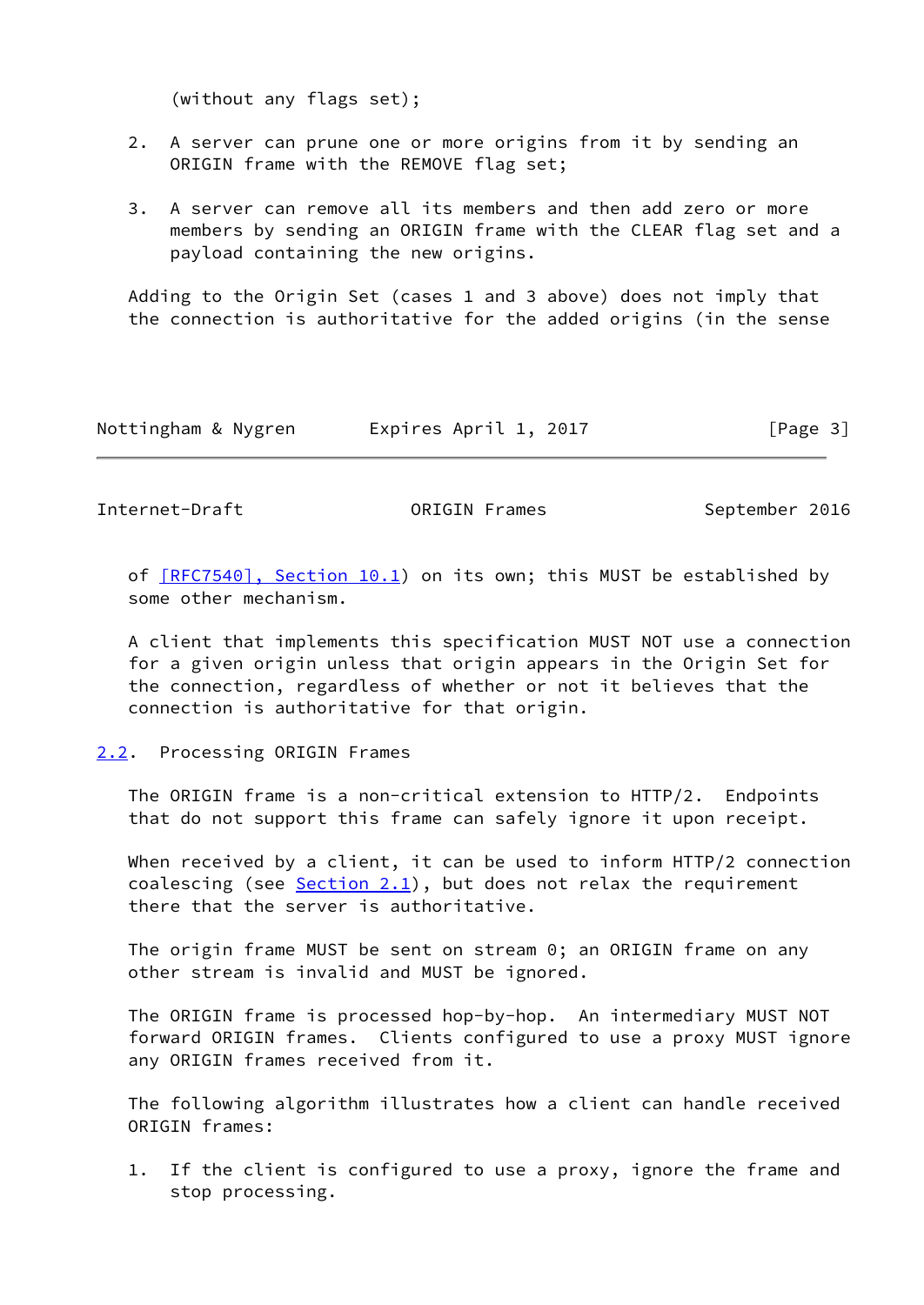- 2. If the frame occurs upon any stream except stream 0, ignore the frame and stop processing.
- 3. If the CLEAR flag is set, remove all members from the Origin Set.
- 4. For each Origin field "origin\_raw" in the frame payload:
	- 1. Parse "origin\_raw" as an ASCII serialization of an origin [\(\[RFC6454\], Section](https://datatracker.ietf.org/doc/pdf/rfc6454#section-6.2) 6.2) and let the result be "parsed\_origin".
	- 2. If the REMOVE flag is set, remove any member of the Origin Set that is the same as "parsed\_origin" (as per [\[RFC6454\],](https://datatracker.ietf.org/doc/pdf/rfc6454#section-5) Section 5), and continue to the next "parsed\_origin".
	- 3. Otherwise, add "parsed\_origin" to the Origin Set.

| Nottingham & Nygren | Expires April 1, 2017 | [Page 4] |
|---------------------|-----------------------|----------|
|                     |                       |          |

<span id="page-4-1"></span>Internet-Draft **ORIGIN Frames** September 2016

<span id="page-4-0"></span>[3](#page-4-0). Security Considerations

 Clients that blindly trust the ORIGIN frame's contents will be vulnerable to a large number of attacks; hence the reinforcement that this specification does not relax the requirement for server authority in [\[RFC7540\], Section](https://datatracker.ietf.org/doc/pdf/rfc7540#section-10.1) 10.1.

- <span id="page-4-2"></span>[4](#page-4-2). Normative References
	- [RFC2119] Bradner, S., "Key words for use in RFCs to Indicate Requirement Levels", [BCP 14](https://datatracker.ietf.org/doc/pdf/bcp14), [RFC 2119](https://datatracker.ietf.org/doc/pdf/rfc2119), DOI 10.17487/RFC2119, March 1997, <<http://www.rfc-editor.org/info/rfc2119>>.
	- [RFC6454] Barth, A., "The Web Origin Concept", [RFC 6454](https://datatracker.ietf.org/doc/pdf/rfc6454), DOI 10.17487/RFC6454, December 2011, <<http://www.rfc-editor.org/info/rfc6454>>.
	- [RFC7540] Belshe, M., Peon, R., and M. Thomson, Ed., "Hypertext Transfer Protocol Version 2 (HTTP/2)", [RFC 7540](https://datatracker.ietf.org/doc/pdf/rfc7540), DOI 10.17487/RFC7540, May 2015, <<http://www.rfc-editor.org/info/rfc7540>>.